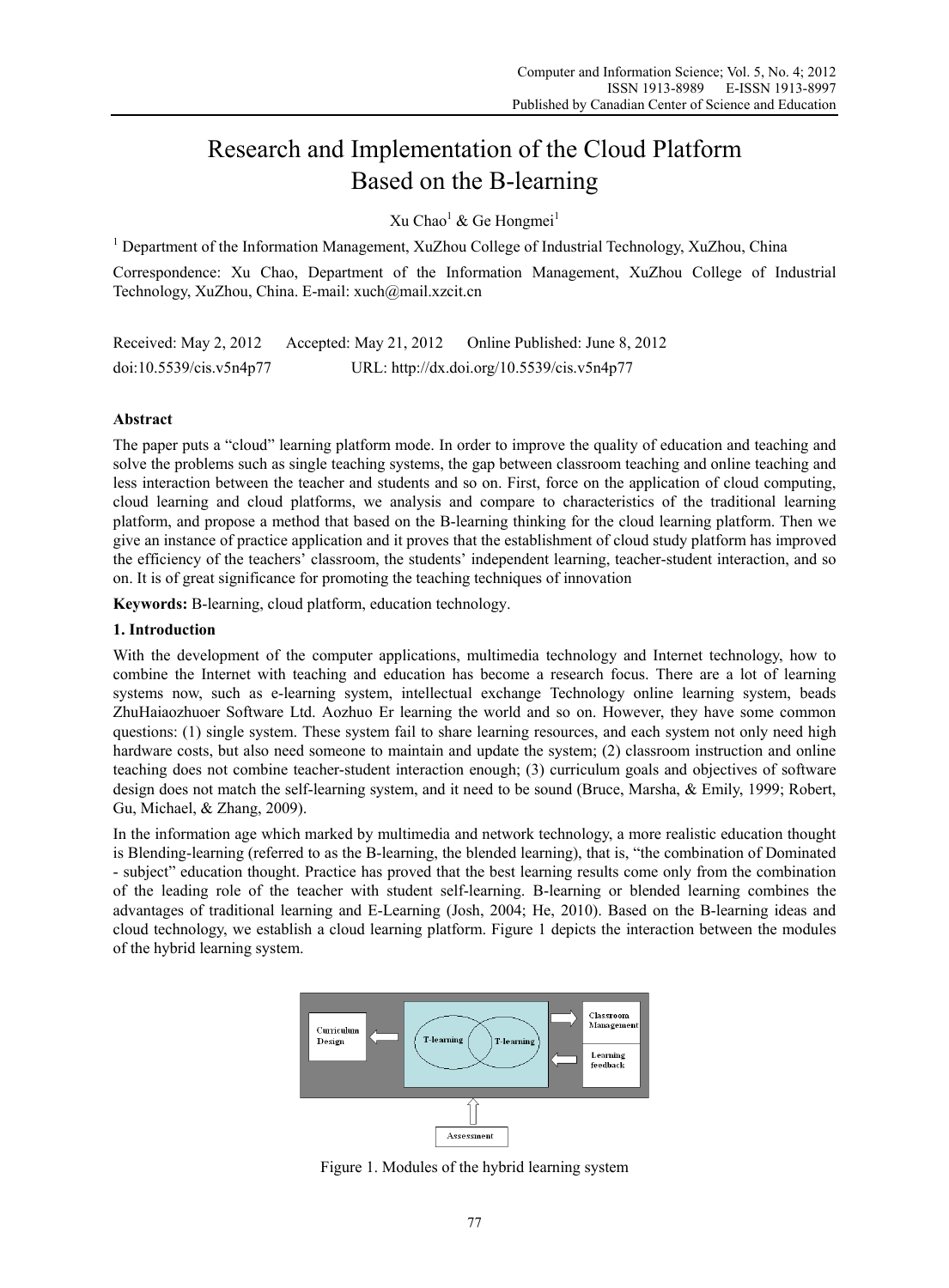## **2. The Designe of Cloud Learning Platform**

#### *2.1 Cloud Computing*

Cloud computing is location independent computing, whereby shared servers provide resources, software, and data to computers and other devices on demand, as with the electricity grid. Cloud computing is a natural evolution of the widespread adoption of virtualization, service-oriented architecture and utility computing. Details are abstracted from consumers, who no longer have need for expertise in, or control over, the technology infrastructure "in the cloud" that supports them (Danielson & Krissi, 2008).

Cloud computing will be distributed in a large number of distributed computing on the computer, rather than the local computer or remote server. Cloud computing aggregation and distribution of information processing firstly, and then provide services to customers through the network. Thus, the services provided cloud computing than traditional Internet service has undergone major changes. So many courses and communications that are difficult to achieve under the traditional conditions can be achieved under the strong power of the "cloud". In addition to technical support from the cloud outside of the education and learning, new ways of learning that according to the ideas and concepts of cloud are also cloud study. Figure 2 illustrates the service of cloud computing.



Figure 2. The service of cloud computing

## *2.2 Cloud Learning*

Cloud learning is a network learning technologies that based on the cloud computing. It can realize the resources sharing and interaction between teachers and students. It uses distributed processing and parallel co-processing technologies to produce a new interactive learning service that can combine the learning cloud all over the network. It is extension and development on the cloud computing, but a new application field over the cloud computing. It is the same as the thought of e-learning.

Cloud learning is a new teaching model to student. Students become the subject and the new learning model release a lot of time and space for students. It creates a mobile and self-learning environment. In mobile learning, students use mobile devices to access the network anytime, anywhere to get the required information. They do not limited to the computer, and the learning space has greatly expanded and extended. Cloud rich learning integrates teaching resources and creates a new learning space that is information security, information collaboration and information sharing. It provides effective technical support for the independent learning and brings the convenience tools of learning to improve student learning (Yang, Huang, & Zhong, 2010).

On the basis of cloud learning, we increase the teachers guide, inspire, monitoring and so on to the platform that fully reflects the leading role of teachers and the dominant position of students.

#### *2.3 Cloud Platform*

## 2.3.1 The Basic Architecture of Cloud Platform

The architecture of cloud platform is the underlying technology to support the cluster background equipment, access and traffic scheduling; cross-platform technology for a variety of different courses in different disciplines of heterogeneous database metadata harvesting and management; on this basis, colleges and universities to existing servers into a unified cloud platform, a unified service interface for users to learn applications.

In the cloud learning platform, the knowledge is in the form of study cloud that hosted in the cloud network. Study cloud is cloud resources integrate a certain organizational form of knowledge into one node, and then connected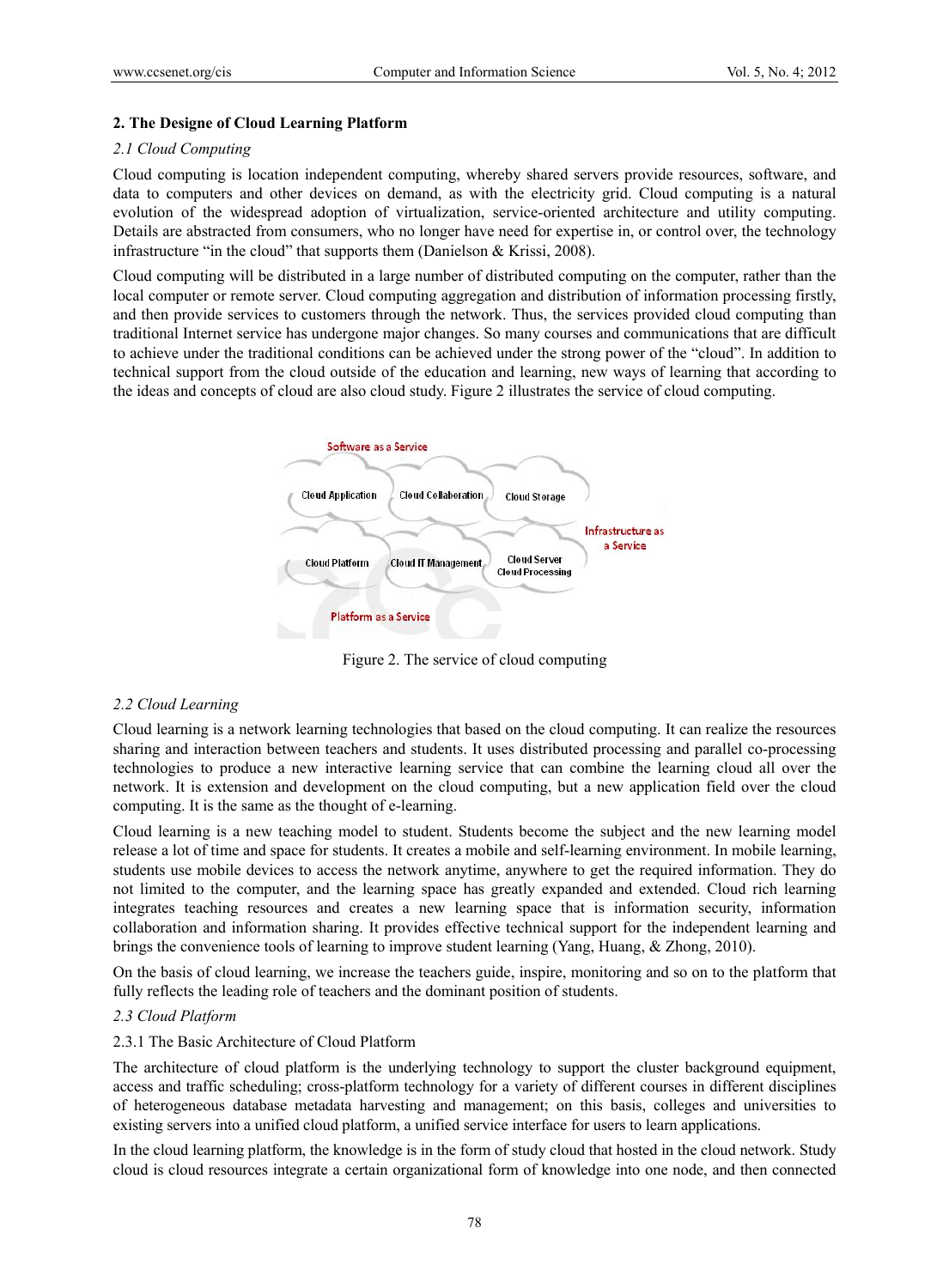between the node to the formation of rich and powerful resource network. Learning system consists of the entire study cloud network and many clouds terminal learning machine.

Cloud terminal learning machines are lightweight client, such as mobile phones, PDA, browser, etc., and they have the property of low cost, portable, interactive and friendly and so on. Users can visit the learning cloud in anytime and anywhere if they want. Learners needn't care about their position, and they can just query the keywords to obtain educational resources from around the world, and then choose the learning content needs to learn. The cloud terminal learning machine and study cloud can achieve self-interactive learning. Figure 3 is the architecture of cloud platform.

## 2.3.2 The Structure of Cloud Learning Platform

The cloud learning platform consists of the main platform and the sub-node platform. The two types of platform have the same function that they can provide application services for the local learning roles and division of the difference. The differences of the two types are that the main platform servers for the users and inner data's scheduling, and the sub-node platform servers for the main platform. However, from the perspective of cloud platform, the main platform and sub-node platform is a whole and constitute independent services of a learning platform.



Figure 3. Architecture of cloud platform

## 2.3.3 Interface of Cloud Learning Platform

Cloud learning platform uses the interface of Web forms to provide students with learning resources service. The user interface for students include course literature search and browse, course information and dynamic, course reference, papers and job submission services, and video conferencing blog RSS online communication. The user interface for teachers include material information, academic reference management, course management and other professional applications, pre-class preparation released, dynamic information dissemination, job correcting, video instruction, interactive communication and other necessary services (Liu, 2004; Wang, 2010).

## 2.3.4 Data Management of Cloud Learning Platform

We use the database of two schools as an example to illustrate the data management. We suppose the database of school A as the Sysbase and the database of school B as the dbase. The cloud platform uses the database virtualization technology and Web middleware to unify manage and schedule the various nodes of heterogeneous database. At the same time, we use the technology of metadata harvesting to re-create a form of data at each point, and then we can rely on the database to ensure that the cloud platform will improve in speed and space. Users can submit a query through any one of the middleware provided by the Web service interface. The query through decomposition, routing to network with other middleware, implementation, and ultimately return the results to the client. The method is as follows: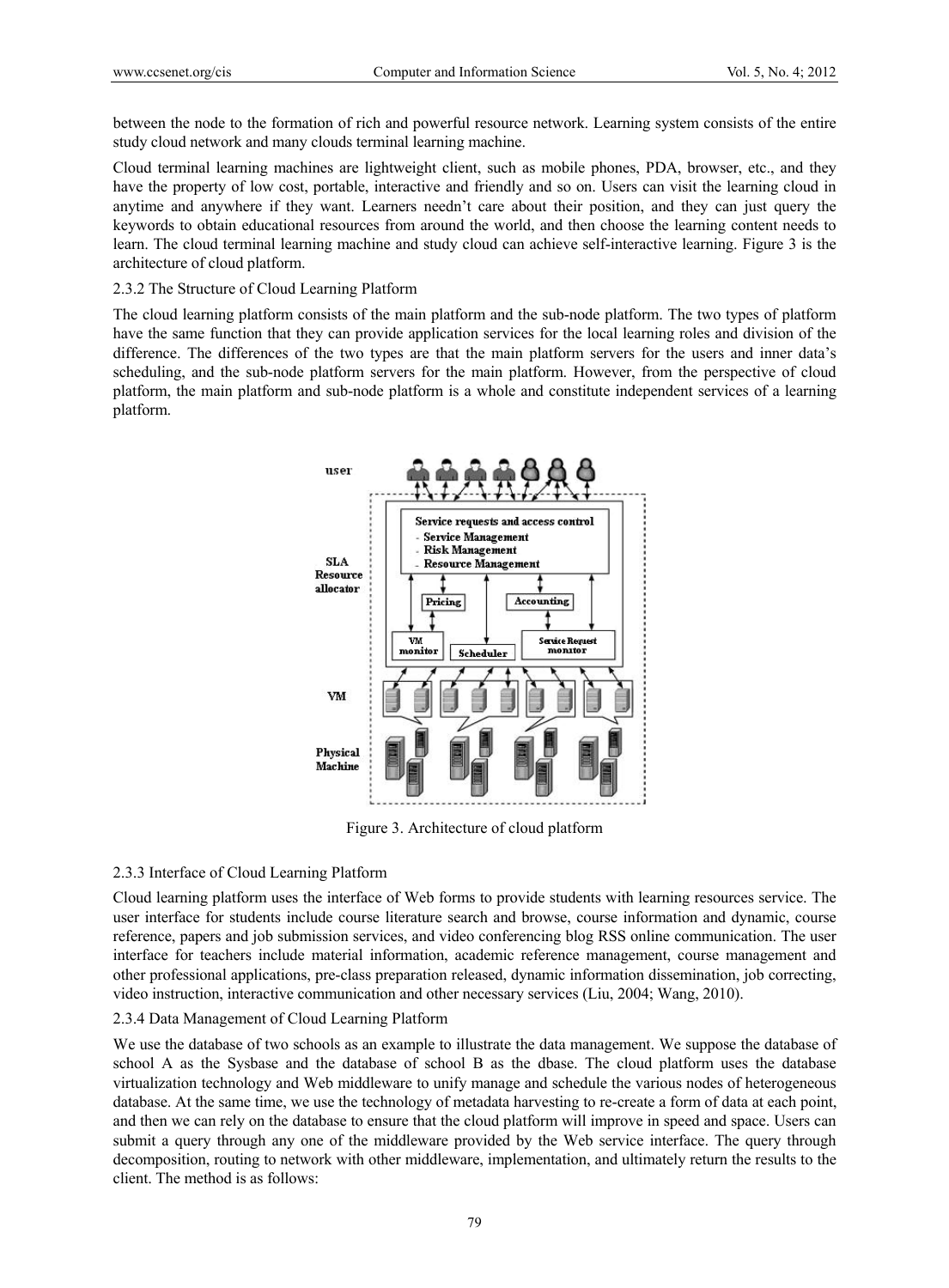*define [server1.db1.info=a][server2.db2.infomation=b]* 

*select [a.\*] [b.\*] from [a] [b]* 

*where [a.course=course], [a. documents=documents], [b.course=course] and [b.documents=documents].*

We suppose that:

*server1.db1.info=a the middleware of database of School A;* 

*server2.db2.info=b the middleware of database of School B;* 

The query is divided as follows:

*(1) define [Select a.\* from [server1.db1.info = a] where [a.course = course] and [a.documents = documents]= a1]* 

(2) define [Select b.\* from [server2.db2.info = b] where [b.coursename = courseName] and [b.documents = *documents] = b1]* 

Combine the data from (1) and (2) to get follow sub-query:

*Select [a. \*] [b. \*] from [a1] [b1] where …* 

Constituted by the middleware, data sharing network has high flexibility, integration middleware in the cloud only need to install the node platform, IP network link configuration can be easily extended to data-sharing network.

2.3.5 Cloud Platform Services

The resources in the cloud environment is the Resource cloud via the Internet to build an open. The ideal goal of cloud users access Internet terminal to be able to obtain the required document resources.

1) *In the cloud, and the actual use of pay, Resource services cloud,* technically speaking, requires the use of cloud computing technology-based information support system. Hardware resources services cloud environment to achieve efficient, orderly, scalable, high-security applications;

2) *In the organization of resources,* need to build an open resource services cloud to achieve the integration and sharing of resources and orderly scheduling, and reveal the depth, low power consumption and efficient resource security system, the core of the Union of resource development and services;

3) *In the Resource management and services,* entry through the standardization of resources, resource organization, resource retrieval, resources, services, applications and billing tool interface services resources, service providers, service tools, service personnel, service innovation, integrated into a unified cloud platform mode, Manufacturing resources, resource integration, resource services, and resource utilization to stakeholders blend;

4) *In the business model*, need to implement cloud computing on-demand pay to achieve the unification of the basic services and value-added services, free services and fee-based services, copyright protection and sharing of resources utilization.

## **3. Case Study of Cloud Learning Platform**

In this section, we use the course of "C# Programming" of XuZhou College of Industrial Technology as an example to illustrate the cloud learning platform. The course is computer software technology expertise of the professional core courses, first of all teachers in the learning platform in the clouds create their own teaching network, a node as a learning platform for the Web Access. The "C # Programming" course syllabus, lecture notes, courseware, problem sets, papers, videos and other content resources, curriculum integration of the Internet to provide services for students. Students can query the overall design of courses, curriculum knowledge goals, what kind of ability to achieve goals from the platform, and you can review each lesson of the knowledge points or on-line answer the question and so on. Figure 4 is the method of B-Learning that base on the cloud learning platform to this course.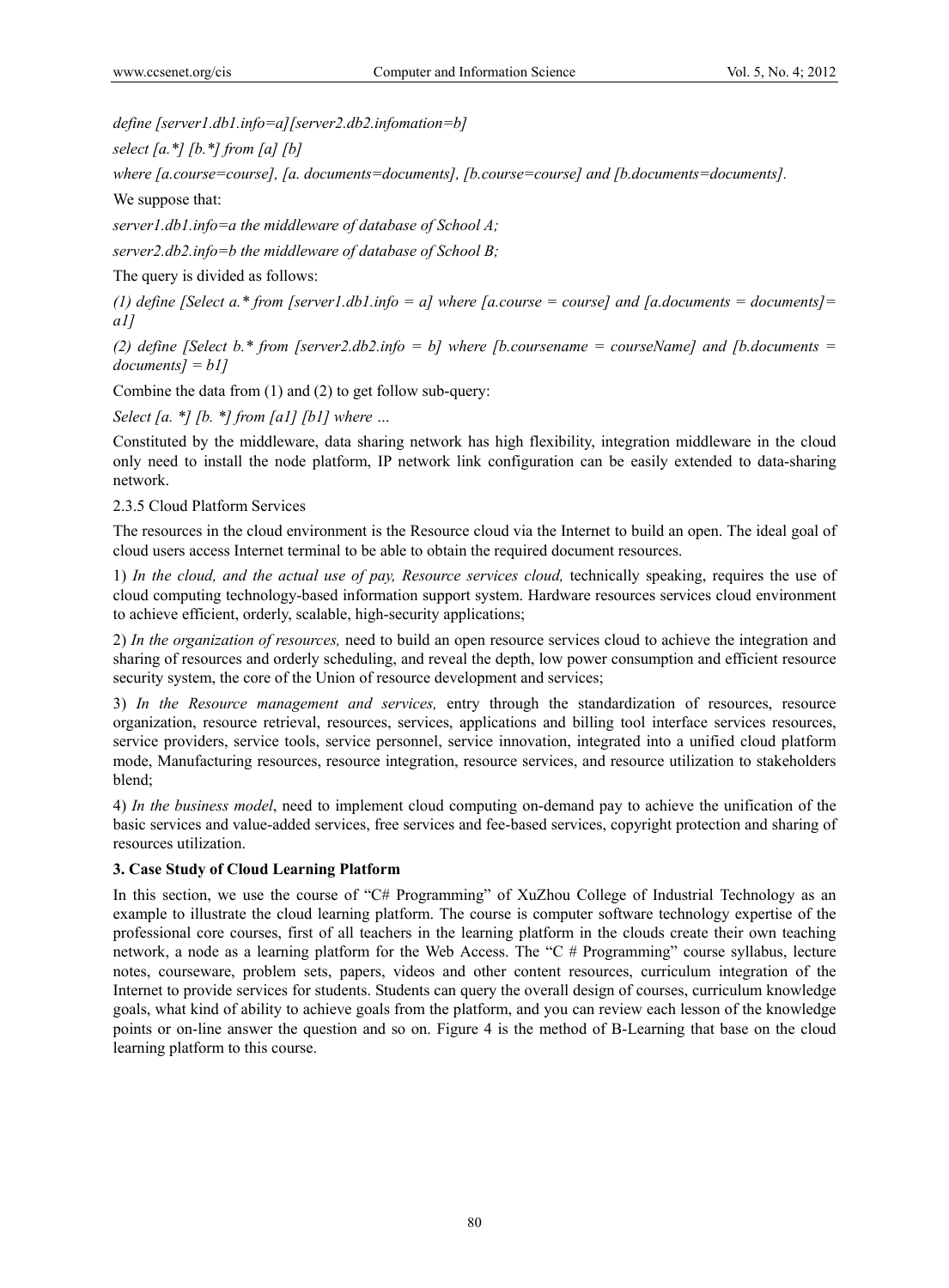

Figure 4. Method of B-Learning that base on the cloud learning platform for the course of "C# programming"

When we have this platform, teachers can post the preview knowledge online before the class and key knowledge after the class. Student can enter the forum to ask questions, online counseling, talk, discussion, interaction with teachers and so on. We can use this platform to get the achievement of human-computer interaction and teacher-student interaction. And the cloud platform has solved the problem of traditional platform.

## *3.1 The Resources of Cloud Learning Platform are Shared and Needn't Special Maintenance Personnel for Each System*

Learning networks are considered as nodes sinking into the cloud learning platform. It is facilitate to search information. Study system is not sole and the resource can be gotten by anyone who is a part of whole network. For example in learning "C # Programming" courses, you want to check the "uncertainty" Concept, not only can search for Explanation of Terms in computers, you can check the explanation in mathematics, because it is cross-platform, multiple database related. Another example is learning "Animation Design" curriculum. If students interested in the company of the apple, they can retrieve from the platform, direct access to the apple company background, experience, products and so on. It can expand the students' knowledge and improve student's learning initiative.

Meanwhile, the construction of cloud-learning platform is a platform that is economic efficiency, technical means full integration of learning resources, and ultimately maximize the learning resources. Learning Services to provide services based entirely on the Web, most universities no longer need to purchase a traditional hardware server, but do not need someone to maintain and update, just through the terminal access ever-learning platform in the ubiquitous network, you can experience a variety of services, access to resources like "water is just twisted the faucet", as a convenient simple.

## *3.2 Classroom Teaching with Online Teaching will be Organically Combined to Realize between Teachers and Students, between Students in Regular Online Interaction*

Cloud learning platform includes information dissemination before class, video teaching, RSS online communication, job submission and other functions, students learning platform through the "pre-class preparation", the preview before the course; through "extra-curricular collaborative learning" curriculum. Besides review, RSS can also communicate online, job submission, effective interaction with the teachers; it is not only to play the leading role for teacher as a teacher guide and inspiration, but also fully reflect the student's status is in line with B-learning education thought.

## *3.3 B-learning-Based Self-learning Modules Solve the Mismatch between the Course Goals and Objectives of Software Design*

The current course of study system is both to support teachers' teaching module and the students' self-learning module. However, the function is often more complete in teaching modules, but the function of self-learning modules are relatively weak, even in passing. In cloud learning platform, we design an extra-curricular collaboration system. It bases on the curriculum objectives and make the "game, role, task" approach into the cooperative system. When students come into the system, they can get the task that teacher send and can solve it